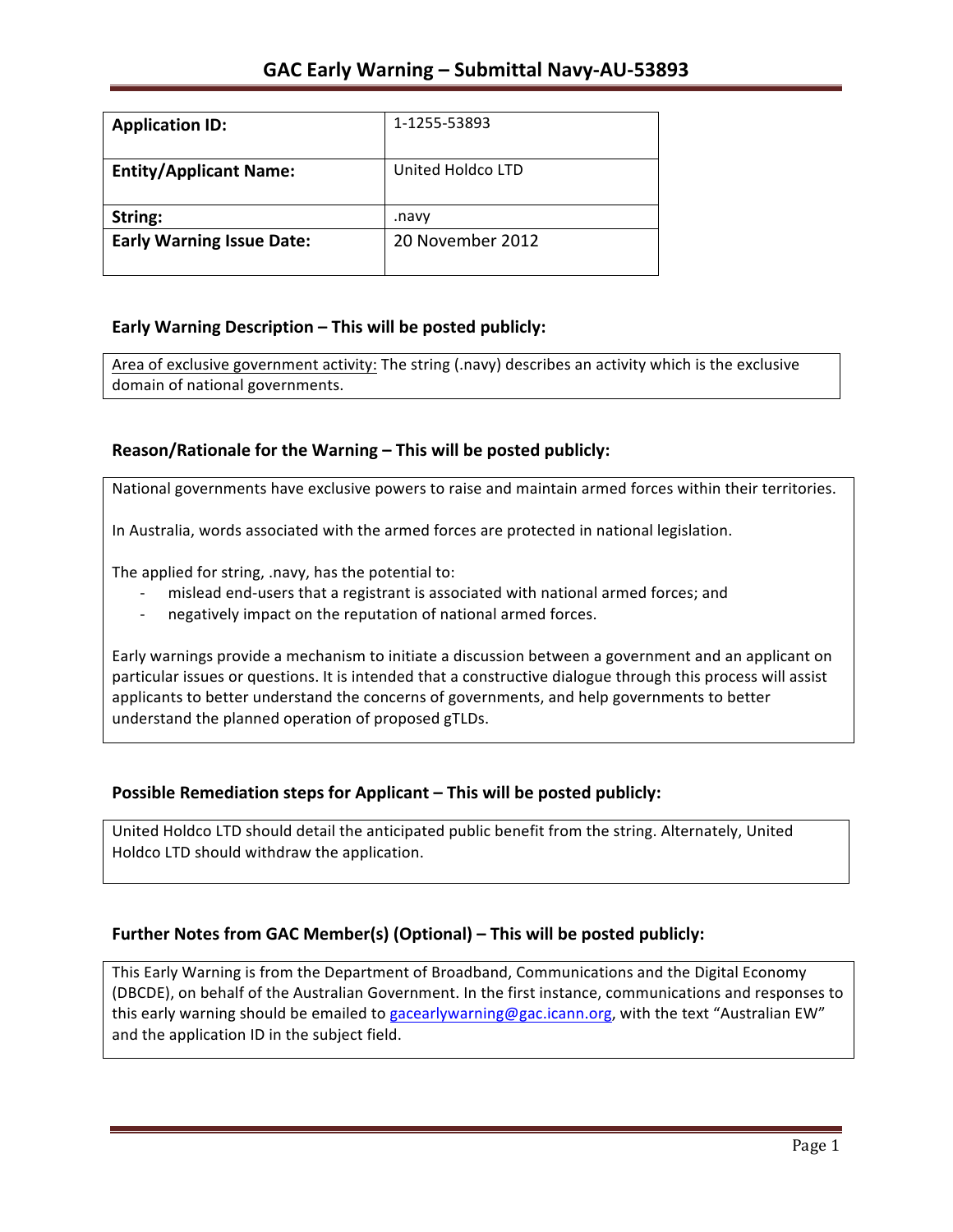# **INFORMATION FOR APPLICANTS**

# **About GAC Early Warning**

The GAC Early Warning is a notice only. It is not a formal objection, nor does it directly lead to a process that can result in rejection of the application. However, a GAC Early Warning should be taken seriously as it raises the likelihood that the application could be the subject of GAC Advice on New gTLDs or of a formal objection at a later stage in the process. Refer to section 1.1.2.4 of the Applicant Guidebook (http://newgtlds.icann.org/en/applicants/agb) for more information on GAC Early Warning.

## **Instructions if you receive the Early Warning**

**ICANN** strongly encourages you work with relevant parties as soon as possible to address the concerns **voiced in the GAC Early Warning.** 

#### **Asking questions about your GAC Early Warning**

If you have questions or need clarification about your GAC Early Warning, please contact gacearlywarning@gac.icann.org. As highlighted above, ICANN strongly encourages you to contact gacearlywarning@gac.icann.org as soon as practicable regarding the issues identified in the Early Warning. 

#### **Continuing with your application**

If you choose to continue with the application, then the "Applicant's Response" section below should be completed. In this section, you should notify the GAC of intended actions, including the expected completion date. This completed form should then be sent to gacearlywarning@gac.icann.org. If your remediation steps involve submitting requests for changes to your application, see the change request process at http://newgtlds.icann.org/en/applicants/customer-service/change-requests.

In the absence of a response, ICANN will continue to process the application as submitted.

#### **Withdrawing your application**

If you choose to withdraw your application within the 21-day window to be eligible for a refund of 80% of the evaluation fee (USD 148,000), please follow the withdrawal process published at http://newgtlds.icann.org/en/applicants/customer-service/withdrawal-refund. Note that an application can still be withdrawn after the 21-day time period; however, the available refund amount is reduced. See section 1.5 of the Applicant Guidebook.

For questions please contact: gacearlywarning@gac.icann.org